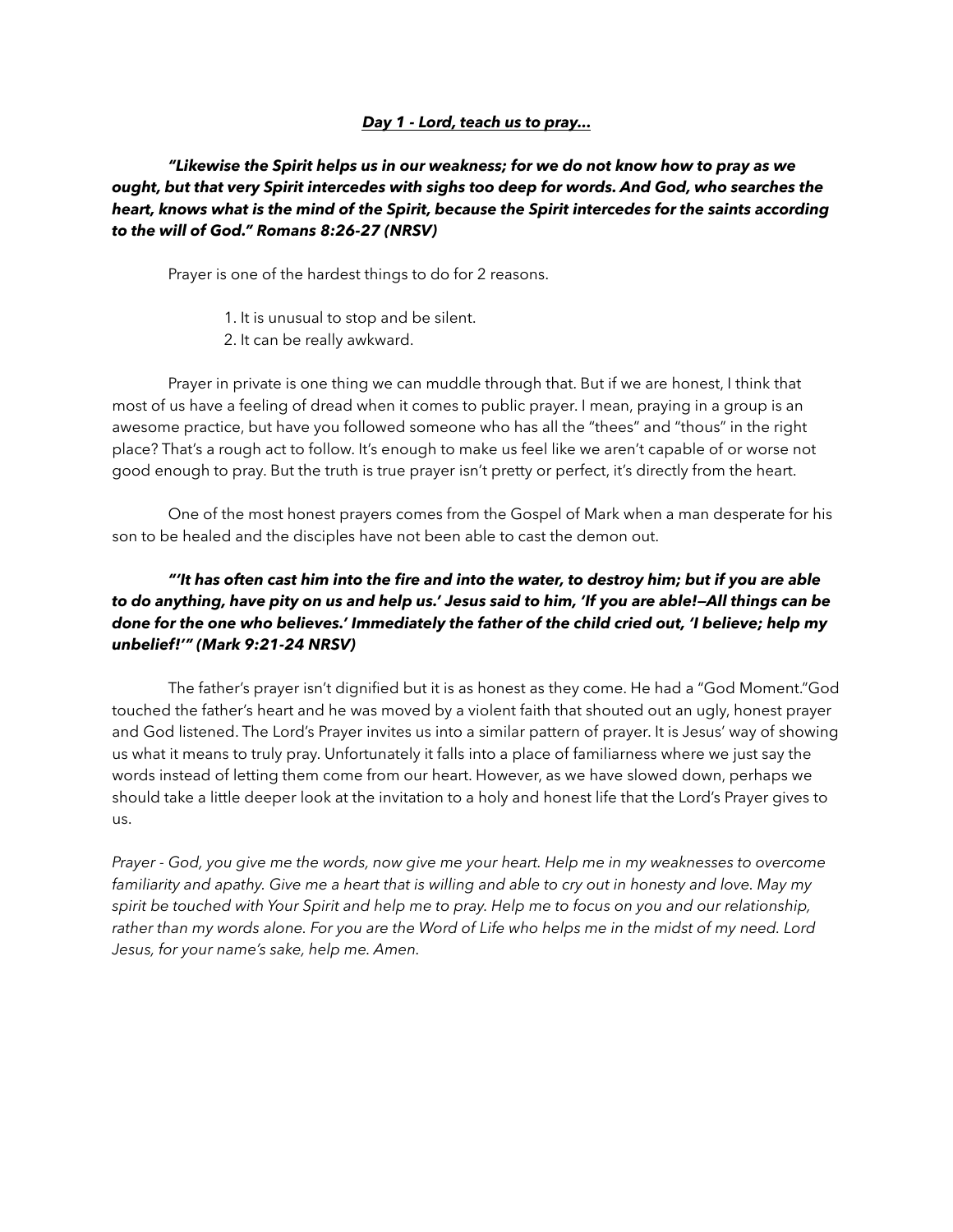#### *Day 2 - Our Father, who art in Heaven...*

## *"And this is the will of him who sent me, that I should lose nothing of all that he has given me, but raise it up on the last day. This is indeed the will of my Father, that all who see the Son and believe in him may have eternal life; and I will raise them up on the last day." John 9:39-40*

 Maybe this social distancing thing doesn't have to be a bad thing for the church. Maybe this is the modern way that we can stop and look at how we view what church is. I want to share something that I realized. Our church isn't our church. It's God's church. And not only that, the church is God's family. And if it is God's family, then how do we relate to each other?

 The church isn't about attendance alone. It is about an eternal life that begins right now. When we were able to get together we liked to have conversations (sometimes opinionated and heated) about the type of worship, missions, sermon length, service length, dress code, carpet color, liturgy, and all other types of things you can have an opinion about. However, as things have slowed down and we have to take a step back, perhaps we can start viewing the church differently.

 As we spend some time apart, it is important that we think of ourselves not as people who are just coming together each and every Sunday to attend church. But rather we are a church who are a family. When we are apart, we need to remember that we are always connected by our faith and forgiveness and we all have a Father in heaven who binds us together.

 During this time we should remember one another and pray for one another. Call and check on one another. We are a people of heaven and not of the Earth. God has an eternal plan that begins now. When we can't be together we need to look at what our Father in heaven would have us do. Jesus came so that we might follow him, not attend him. He didn't come so we could feel good about ourselves and our meager hour we give him on Sunday mornings. He came so we could remain in him, seeking to do what God would have us do. Although we are separated now, let us look for ways to share love with our neighbors, family, and brothers and sisters in Christ.

*Prayer – Father. Forgive me for elevating church so much. Help me to see my fellow church members as brothers and sisters. I may have my own preferences about what and how to do church, but you are my Father and you are my God. My heart breaks that I cannot be together with my church but help us to*  love one another and connect with each other so that we can show one another the eternal love that you *have shown us in the new and eternal life that you have given us. Help us Lord Jesus, Amen.*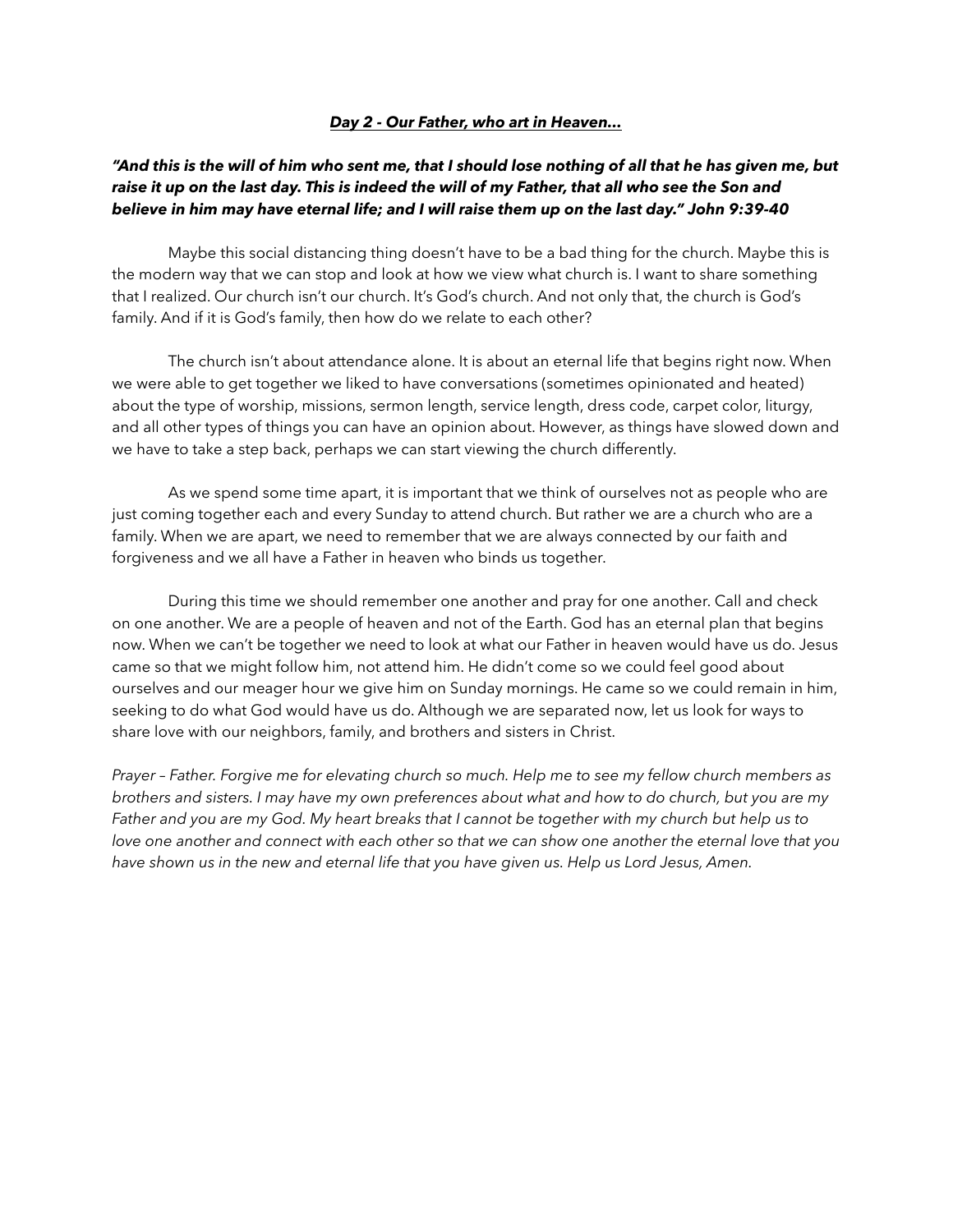### *Day 3 - Hallowed be Thy Name...*

*"And let the peace of Christ rule in your hearts, to which indeed you were called in the one body. And be thankful. Let the word of Christ dwell in you richly; teach and admonish one another in all wisdom; and with gratitude in your hearts sing psalms, hymns, and spiritual songs to God. And whatever you do, in word or deed, do everything in the name of the Lord Jesus, giving thanks to God the Father through him." Colossians 3:15-17 (NRSV)*

 So we are still not able to meet together and we don't know when that will be. So what do we do to connect? Maybe the answer is in the exhortation for community and active witnessing. When the term witnessing is talked about, sometimes the vision of someone on the street corner talking about hell-fire and damnation. But what if we looked at witnessing as a reflection of the Holy Name of God?

 When God revealed himself to Moses and his people, he revealed his name as I AM. All of his qualities and attributes are tied into his being. When God speaks, he is saying, "I AM the Creator. I AM the true Father of Israel. I AM the God of promises made to Abraham, Isaac, and Jacob. I AM the one who will deliver you our of bondage. I AM the God who will bring you to the land of promise. I AM your God and you are my people."

 As we are separated, we as Christians should think about who God is even in the midst of social distancing and separation. He is our God. He is our Father who sent his son Jesus to us. He is the God, Jesus, who forgives our sins and short-comings. He is the God who meets us in our loneliness. He is the God who will bring us out of times of uncertainty. He is the God of all who call upon his name. But so what if God is all of these things. What does that mean for us?

*"Therefore prepare your minds for action; discipline yourselves; set all your hope on the grace that Jesus Christ will bring you when he is revealed. Like obedient children, do not be conformed to the desires that you formerly had in ignorance. Instead, as he who called you is holy, be holy yourselves in all your conduct; for it is written, 'You shall be holy, for I am holy.'" 1 Peter 1:13-16 (NRSV)*

 How God reveals himself to us is how we should reveal ourselves to one another. As we think about what it means to be the Church it begs us to ask the question. Who am I in Jesus? Am I an instrument of his peace, love, and mercy? Do I care for the vulnerable, hurting, and lonely? Do I love my fellow church members? Am I one who is hoping for a better day and the day when I can greet my brothers and sisters with a handshake or hug? These are the witnesses to one who loves Jesus. Hellfire and damnation might scare people, but active love lets others see the work of a Holy God in the world and invites them to learn to love the Lord.

*Prayer - Help me to live a Christian witness even when I am separated from others. Help me to be a witness on Facebook and social media. Help me to find new ways to tell others I love you and love them. Help me to follow Jesus and sing songs of hope and a future. Give me the patience to wait and the wisdom to follow the directions that God has so that my life would be a sign of love and joyful obedience. In Jesus name. Amen.*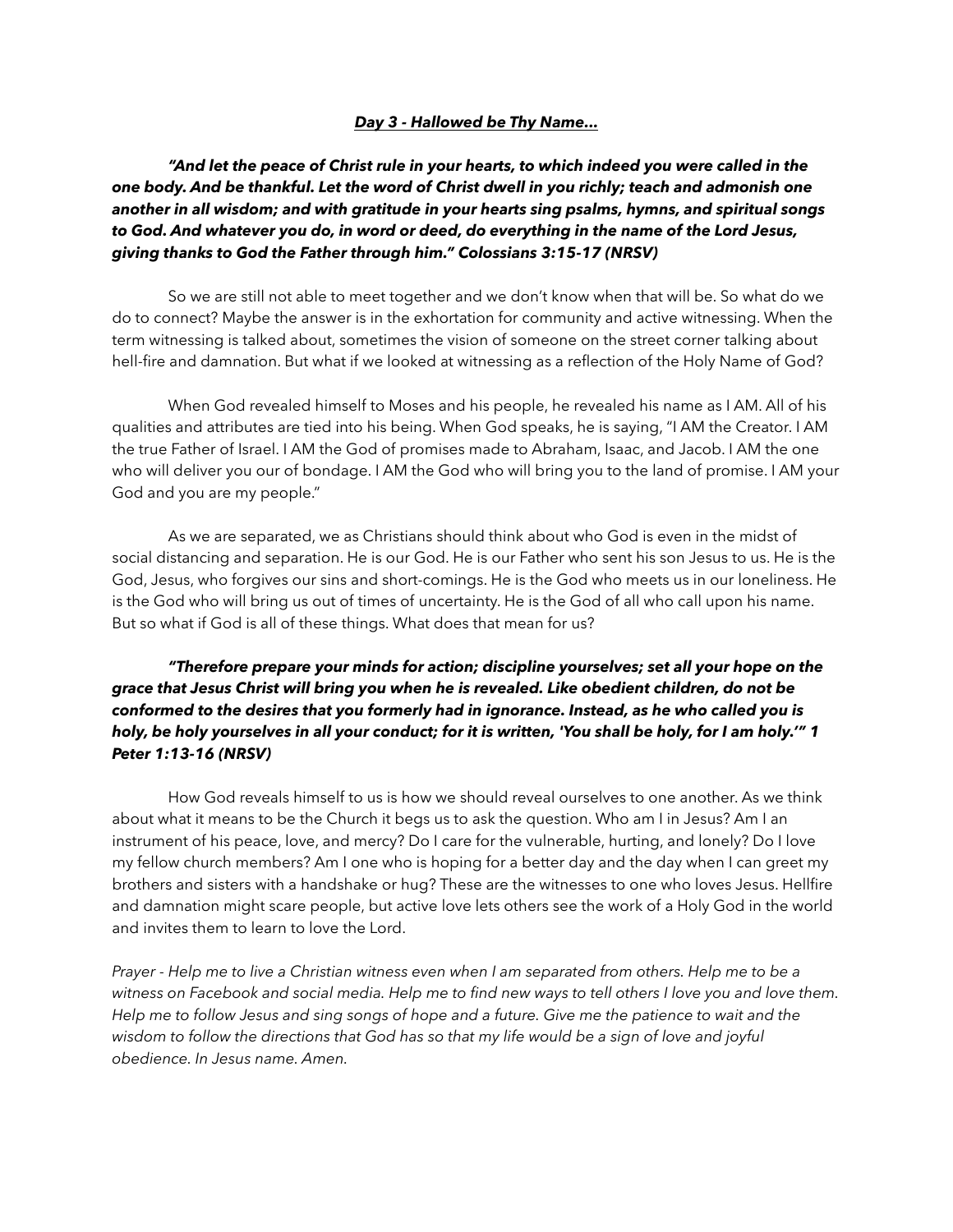#### *Day 4 - Thy Kingdom come, Thy Will be done...*

## *"Once Jesus was asked by the Pharisees when the kingdom of God was coming, and he answered, "The kingdom of God is not coming with things that can be observed; nor will they say, 'Look, here it is!' or 'There it is!' For, in fact, the kingdom of God is among you." Luke 17:20-21*

 The kingdom of God is truly very mysterious. It's like a mustard seed. It's like a pearl found in a field. It's like a wheat field that has weeds sown in among the wheat. Not to mention all of the other "The Kingdom of God is like…" passages. Even though Jesus is somewhat mysterious about the Kingdom of God, the main message of his ministry is not that someday we're going to go to the kingdom of God, but rather, through the life, death, and resurrection of Jesus, the Kingdom of God is coming here to us.

 When we pray the Lord's prayer, we praying not to go to the kingdom of God up in the sky. When we honestly pray the Lord's Prayer, we are asking for God's stuff to happen in our lives, in our church, in our community, and in our world. And we aren't asking for God to just come along and bless the stuff we are doing or to get on with changing the mess we made. When we pray, we are claiming obedience to Christ's great plan for us - whatever he might be calling us to. I don't think that the world is looking for proof of God's existence. Rather, they are looking for the church to be the church. They are looking for Christians to be Christ-like.

 As I said before, our church is God's family. This is God's family and we need to show this community, our friends, and our neighbors that God lives in our lives. Jesus want to live in us but he wants us to love him by loving others. The Lord's Prayer invites us to pray that God's kingdom grows inch by inch in our lives and we find ways to love our friends, neighbors, and church in new and sometimes creative ways. When we pray honestly, we pray for God to reveal his way to us; it is our task to ask for the faith to walk forward and be the Kingdom people God is calling us to be.

*Prayer – God of life, live loud in my lives. Help me to continue to grow in my faith so that my life might reflect your love. May your peace and grace shine through me so that I might be your reflection in this world. Help me to love you more and love my neighbors more so that they, like I, might know your love and see your work in this world. In Jesus name I pray. Amen.*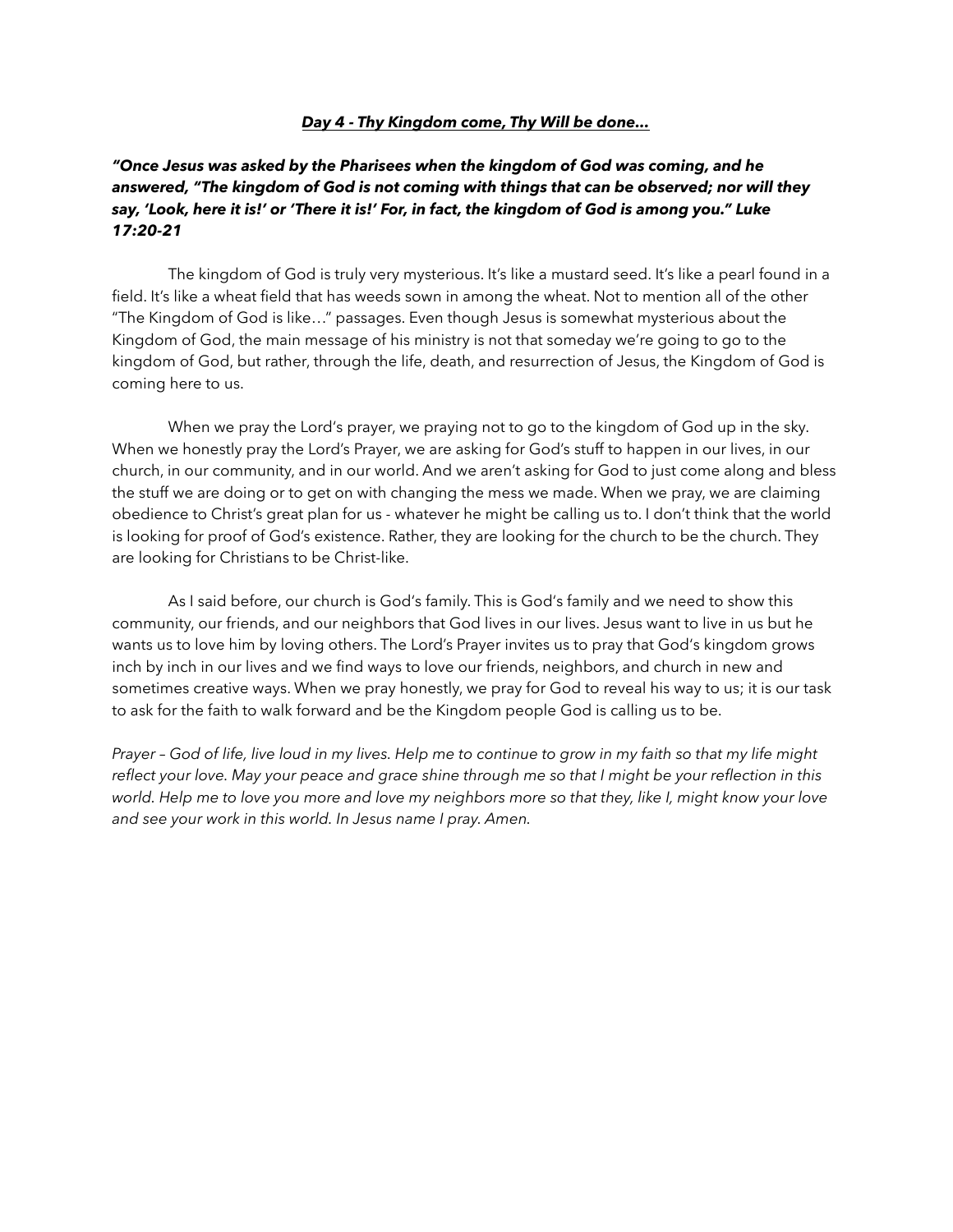#### *Day 5 - On Earth as it is in Heaven...*

## *"So we are ambassadors for Christ, since God is making his appeal through us; we entreat you on behalf of Christ, be reconciled to God. For our sake he made him to be sin who knew no sin, so that in him we might become the righteousness of God." 2 Corinthians 5:20-21 (NRSV)*

 Have you ever heard of the phrase we are the 'hands and feet of Christ'? It makes sense. We believe that Jesus rose from the dead and gave his disciples and church the command to, *"Go therefore and make disciples of all nations, baptizing them in the name of the Father and of the Son and of the Holy Spirit, and teaching them to obey everything that I have commanded you. And remember, I am with you always, to the end of the age." Matthew 28:19-20 (NRSV)*

 But, in the words of G.I. Joe, "Knowing is half the battle!" Talking about being God's hands and feet are one thing. Living this truth in our lives is another. To do God's will on Earth doesn't mean we have to be a missionary, a pastor, a chaplain, a Sunday school teacher, or any other "religious vocation." Christ's call for his Father's Kingdom come and Will to be done on Earth is a call for all of us to live for Christ wherever we find ourselves. It means we treat people with respect when interact with them. It means that we use courtesy and patience when we go to the store. It means that we don't take part in spreading rumors and false information. It means being a committed wife or committed husband. It means that we seek integrity, honesty, and godliness in all things.

 God's kingdom coming into the world is the sign that the church is doing what the church is supposed to do. When we share the hope, love, and peace of Christ in our humdrum ordinary lives, we are faithful. That is the beauty of the Christian life. When we live a holy life for Jesus we are not doing these things out of obligation but rather out of love for our Father in Heaven. It is for our Brother and Lord Jesus Christ that we are agents of change in this broken world and we seek to share God's love and spread his Kingdom wherever we may find ourselves.

*Prayer – Help me to be your faithful witness, God. Help me to keep my eyes on you so that I might be*  faithful in my everyday, ordinary life. Help me in my family, my job, my community groups, and anywhere *else I might find myself to be your witness. Give me the open heart to share your love and encourage others to come and see your work in my Church. I ask for your help in the name of Jesus our Savior. Amen.*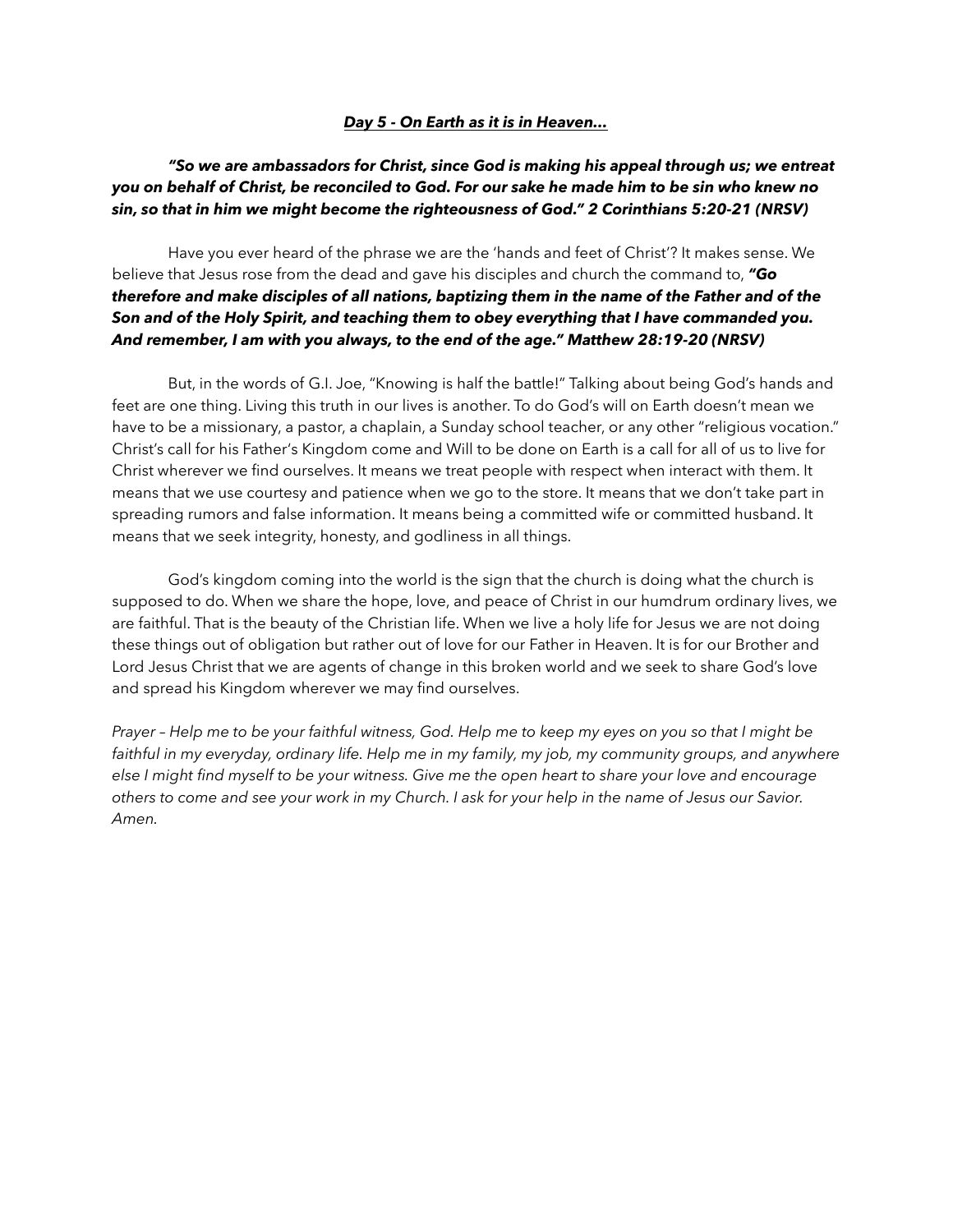### *Day 6 - Give us this day...*

## *"Again he (God) sets a certain day—"today"—saying through David much later, in the words already quoted, 'Today, if you hear his voice, do not harden your hearts.'" Hebrews 4:7*

 Today is a hard concept because time is always flying away. Eventually today stops an becomes tomorrow. There are only so many seconds in each day and no amount of hoping or worrying will change that. Today will melt away into another day, into another day, into another day, until what?

 Jesus' prayer is an invitation to make our lives more intentional. And one of the most important ways we can do this is by stopping and looking around us. Sometimes when we look back on a day, we realize that we have missed great opportunities to listen to God and make human contact in meaningful ways. I get wrapped up in myself and I miss out on ways that I might meet the needs of those around me.

 What does this human contact look like right now? Perhaps a smile. Perhaps a wave. Perhaps some cordial words. Perhaps making sure our neighbors have what they need. Perhaps checking on our family. Perhaps something deeper. But if I never stop to pay attention to what is going on, I will never know what God might have been asking me to do for another. All of us who are taking the time to read this have been given today as an opportunity to see what God has for us today, who he puts in our path today, and how we might be a blessing to them today.

# *"And whoever gives even a cup of cold water to one of these little ones in the name of a disciple—truly I tell you, none of these will lose their reward." Matthew 10:42 (NRSV)*

 Although we are asked to distance ourselves for the time being, there are things that we can do here and now to share Jesus with others. And as things go back to normal, whatever that looks like, there will be other opportunities for us as a family to show Jesus to others who may be struggling to find work or needing assistance. The point is we will have opportunities to provide a blessing. And today and every day is an opportunity where we will be able to listen to Jesus and see who might just need a blessing more than anything else. Who knows, if we slow down and pay attention, we might just see a whole community who needs the love of Jesus today. Even if it is just a small cup of water to quench someone's thirst.

*Prayer – God, help me pay attention to my surroundings today. Too often I get busy or bogged down in life and I don't see those around me who are hurting and in need of your love. Help me to have your eyes and your heart, listening to what you would have me do for you through what I do for others. Help me to be tender hearted to listen and obey your voice today. Lord Jesus help me. Amen.*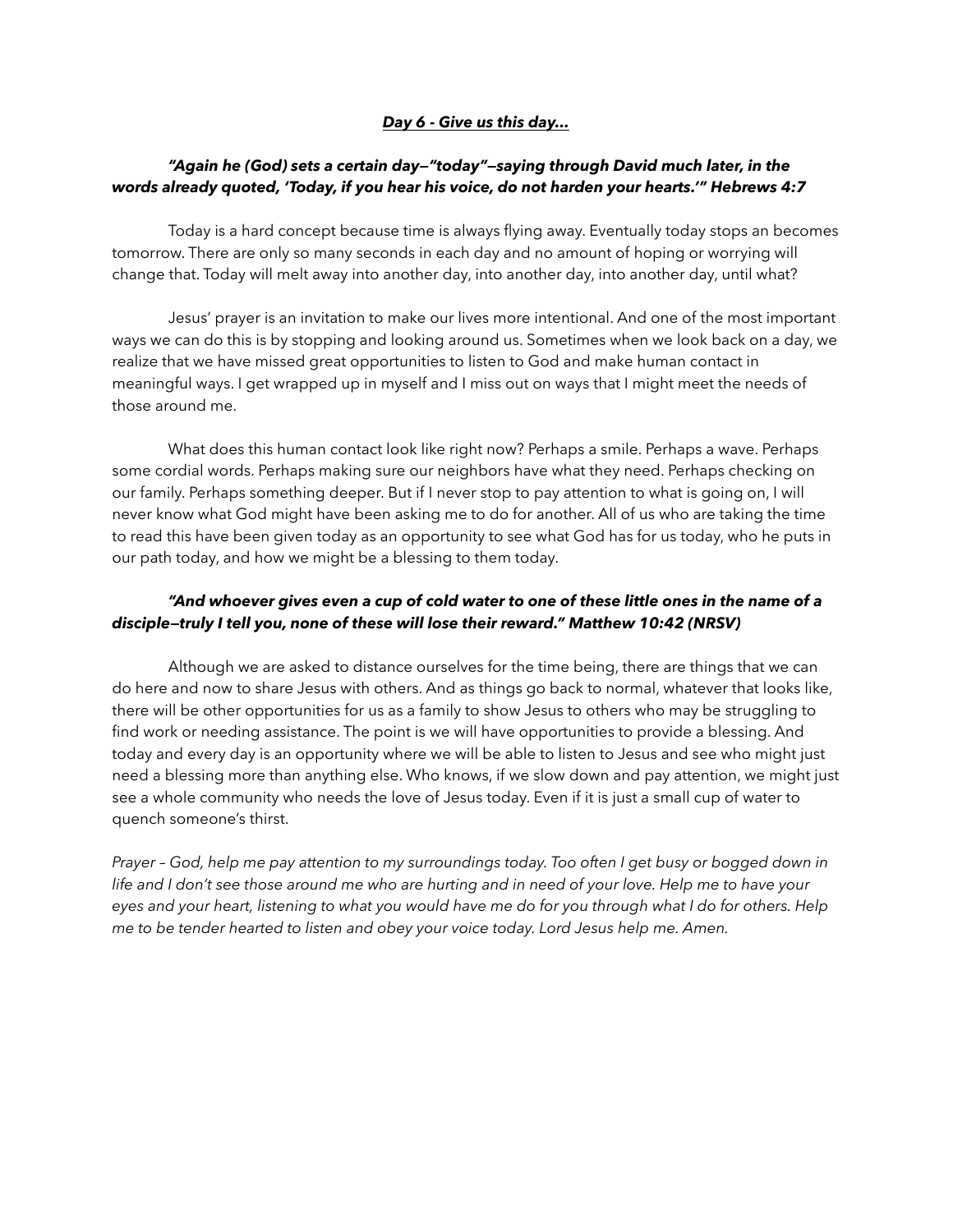### *Day 7 - Our daily bread...*

### *"Jesus said to them, 'I am the bread of life. Whoever comes to me will never be hungry, and whoever believes in me will never be thirsty.'" John 6:35 (NRSV)*

 I love bread. I know this is sacrilegious in our low carb, Keto diet world, but there is something comforting about bread. The warm yeasty smell permeating the house. That's the very essence of comfort in my eyes. In Scripture bread is oftentimes symbolic of comfort and God providing for his people. The Israelites ate bread from heaven, David and his men ate the showbread at the temple, the prophet Elijah had bread delivered to him by ravens, the prophet Elijah blessed the widow at Zarapheth and she had bread until the end of the three year drought, and so on and so forth.

 Each of these stories are times that God provided for his people's physical needs. And our church has opportunities and missions where we do this and it is good and holy. During this time of uncertainty, this is all the more important. There will be needs that we and our church are going to have to meet in our community. It is a time of fear for many of our neighbors so if we are able to help in any way, let's look for ways to do that. For them comfort is going to come from certainty to receive their daily food and supplies. We might be a blessing to them in a real and powerful way.

 But Jesus's daily bread goes beyond just physical needs. Jesus wants us to be spiritually filled. And in this world there is a lot of spiritual junk food - money, drugs, sex, fame, prestige, power, just to name a few. These things promise they are filling and they might feel good for a short while. The problem is that these things leave us just as empty as we were before.

 Jesus wants us to offer an eternal alternative to the world and that is what a vibrant Christian faith is about. It is more than just attending church one day a week or attending 2 or 3 times a month. Being a healthy Christian is about being filled with things that have meaning. Community (close or distant), faith, love, forgiveness, purpose, hope. These are the things that Jesus gives us and these are the things that fill us up to satisfaction.

 So I say, bring on the carbs! Throw open the doors! Let us feast on Jesus as we grow in faith. Let us get filled with Scripture, prayer, and hope. Let us feast on the good works that God might have for us today. Let's have a meal of faith with a side of grace for our friends, family, and those whom we love so that they also might be filled with the lasting love of the Lord Jesus.

*Prayer – God, you are a God of great gifts. I ask forgiveness when I try to horde them and not share them. As I think about who I might invite to church, I pray you might help me to share the blessings of love and hope that you give so that I might invite another to meet you as the Great Provider and wonderful host you are. Help me, Lord Jesus. Amen.*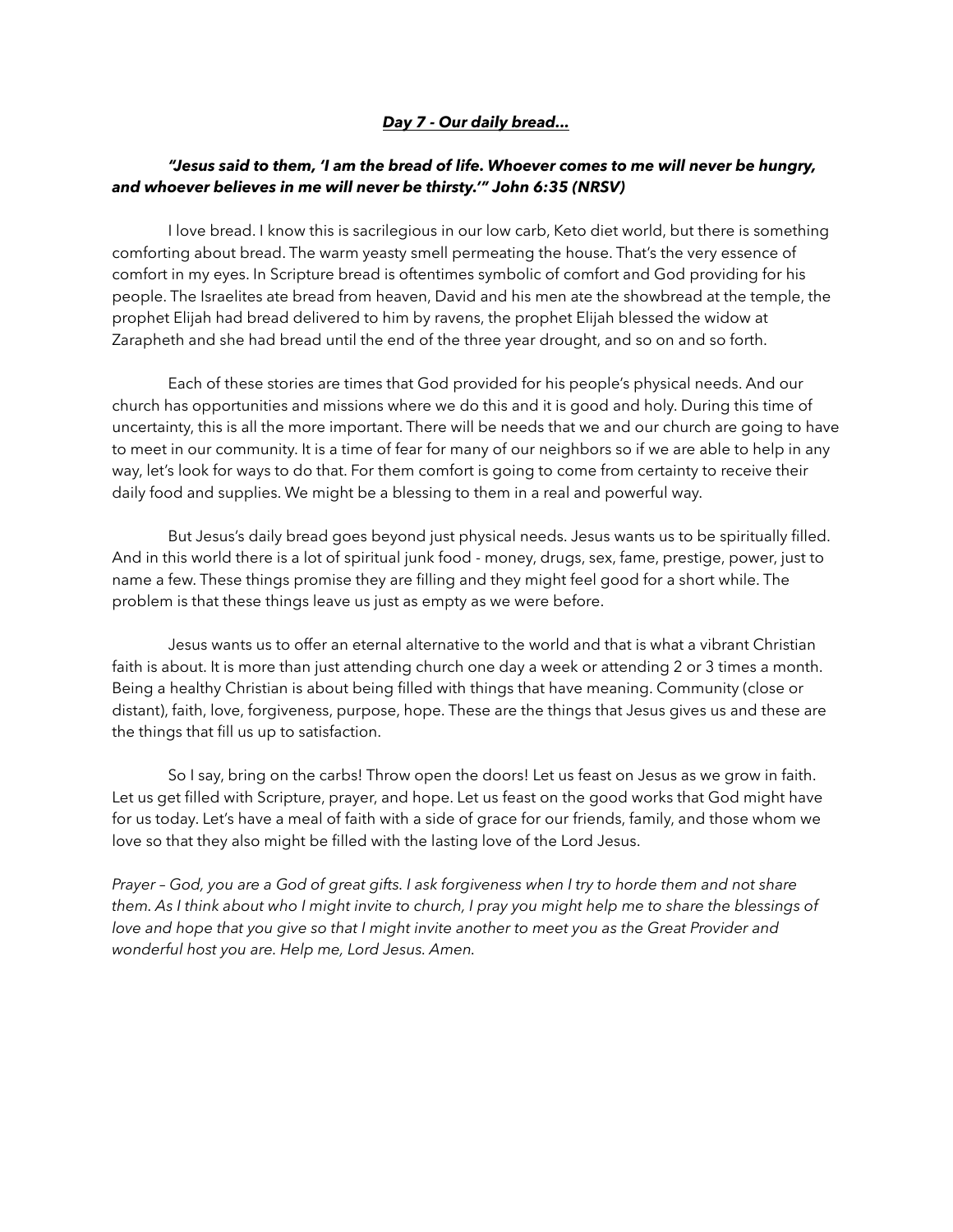#### *Day 8 - And forgive us our trespasses...*

*"But God proves his love for us in that while we still were sinners Christ died for us. Much more surely then, now that we have been justified by his blood, will we be saved through him from the wrath of God. For if while we were enemies, we were reconciled to God through the death of his Son, much more surely, having been reconciled, will we be saved by his life. But more than that, we even boast in God through our Lord Jesus Christ, through whom we have now received reconciliation." Romans 5:8-11 (NRSV)* 

 Grace and forgiveness are at the forefront of the Christian faith. What we see about God is that he wants a relationship with people. Sin separates us from God, but in Jesus Christ, we are forgiven.

 When I worked in hospice, I met a lot of great people who have gone to meet the LORD. As I was able to engage in conversation, the question, "Am I good enough to get into heaven?" came up. However this question was at the surface of a deeper issue. The truth is each person who asked wanted to know Jesus more deeply.

 This idea of having enough goodness or merit to know Jesus better is something that's honestly foreign to the Christian faith. The truth of Christianity is that God loves us as we are, not as we should be. The wonderful truth is that we can know Jesus fully and truly without "doing" anything. In God's economy of grace, he is drawing us close to His Love so that we might repent and cry out in faith. We don't make the first move, we are sinners but God is a God of love and doesn't want us to be separated from him.

 The Lord's Prayer invites us and thrusts us into looking at our spiritual life seriously. Are we right before God. Have we truly turned our hearts to his and asked him to heal us spiritually? Have we relied fully on his grace to forgive us? Have we made him the Lord of our lives or are we turning to other things that might take the place of our love for God?

 Isolation and solitude are hard things to endure. But it is a time to retreat from our usual hustle and bustle to take inventory. How is our relationship with God? Are we healthy spiritually? Are we filling the deep wells of our souls with good and holy things or are we filling them with garbage? This is a time for repentance and reflection, to focus on the love of God for us and an invitation to go deeper. God wants us to know him and love him.

*Prayer - Holy God, I am sorry for my hard heart. I ask that your Spirit would enter my heart so that I might know your love. Send your presence to fill me during this time of uncertainty and fear. Send your love to transform me into the child you would have us be so that we might be witnesses of your love to those who feel separated, lonely, and afraid now. In Jesus name we pray. Amen.*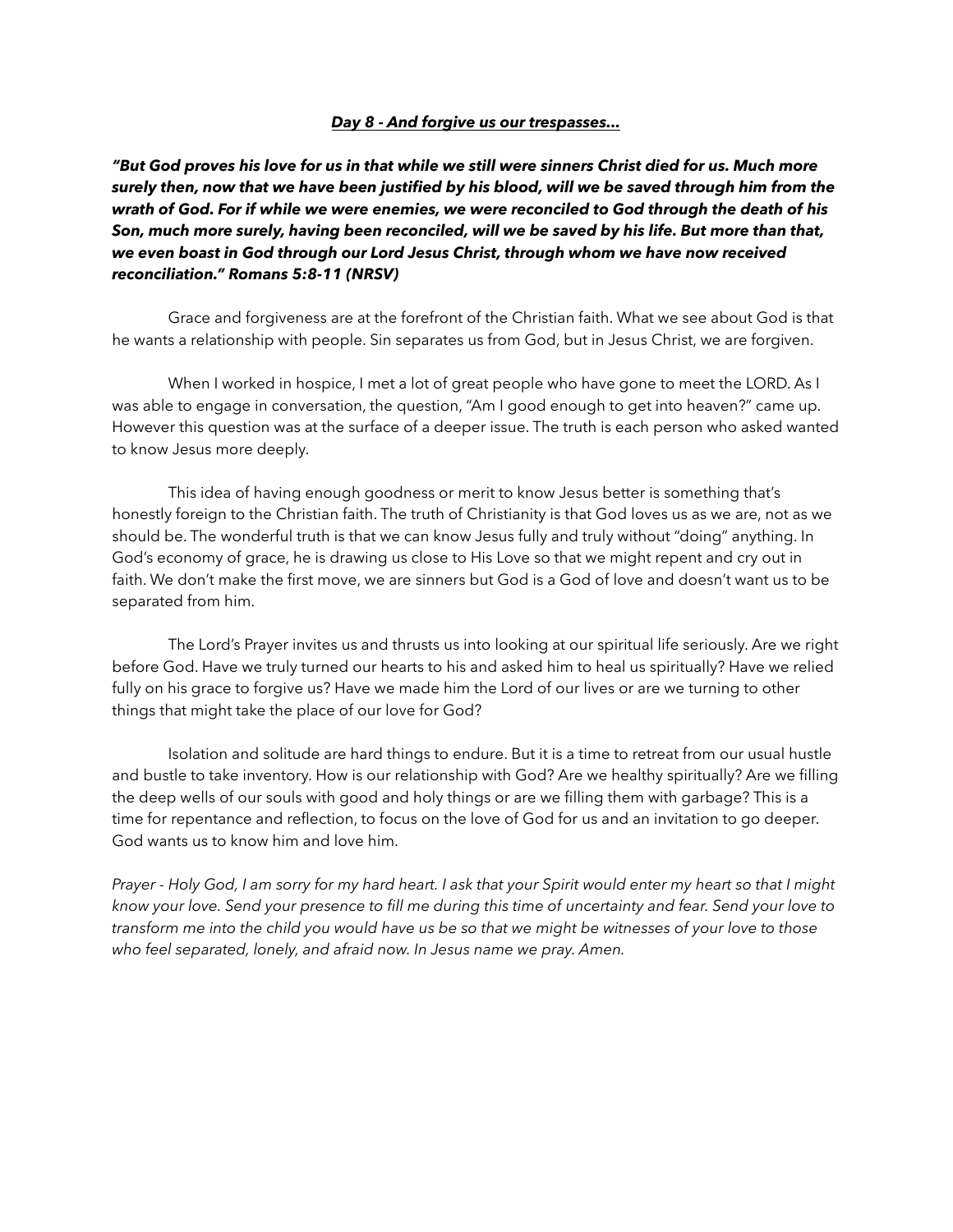#### *Day 9 - As we forgive those who trespass against us...*

## *"Above all, maintain constant love for one another, for love covers a multitude of sins. Be hospitable to one another without complaining. Like good stewards of the manifold grace of God, serve one another with whatever gift each of you has received." 1 Peter 4:8-10 (NRSV)*

 Having children and working with youth gives me the excuse to watch lots of Veggietales. They are great because theses simple children's stories touch on difficult spiritual concepts. One of the first videos is called, "God Wants Me to Forgive Them?" And it pretty much tells me exactly what I don't want to hear. Guess what I learned? Yes, God wants me to love and forgive THOSE people who are DIFFERENT. The MEAN people.

 If we are honest, forgiveness is a hard thing. This is especially true depending on the wrong someone did. We sometimes like to hold onto hurt feelings and grudges. It makes life easier because it is me vs. them. There's a virtuous good guy and a bad guy, the one who did wrong to me. But, the Good News of Jesus Christ is that God choses to not give the world what the world deserves. He chooses to not punish all sin at once. He doesn't want revenge. He wants redemption. He wants to forgive us and more importantly He wants us to forgive each other.

 I've met a lot of THEM in the world. I've met people who don't like me. I've met people who don't act like me. I've met people who have made seriously bad decisions or have fallen into bad habits. I have met people who have hurt me. The problem is when we withhold forgiveness, we withhold what God has given to all people. When we refuse to forgive we take the place of God and think that some people aren't good enough for God's grace.

 The Lord's Prayer reminds us that God gave to us something we didn't deserve. Forgiveness. So just as we cry out for forgiveness, we realize that a lot of other people in the world are doing the same thing. This can be a time to bridge the gap. It invites in our solitude to explore relationships that might be broken and pray for the spiritual courage to extend a hand in hope and love. This is the time to explore how we can extend Christ's love to someone. To see who might need to be invited to know the love of a living God. To see those who may not know the forgiveness of Christ. To see someone who may feel far off and hurt by the church. God's forgiveness is for all who ask and is freely given to us through the love of Jesus Christ. It's time to start sharing that forgiveness and grace with others. This is the Will of God.

*Prayer – God, help me to forgive others. Help me to share love with others who feel worthless, far away, and broken. Help me to be a light for the nations, no matter who it might be. I cry out for forgiveness while holding my neighbors' sins against them and for that I repent. Help this hard heart of mine break so that I might invite others to receive your saving love. In Jesus's name I pray, Amen.*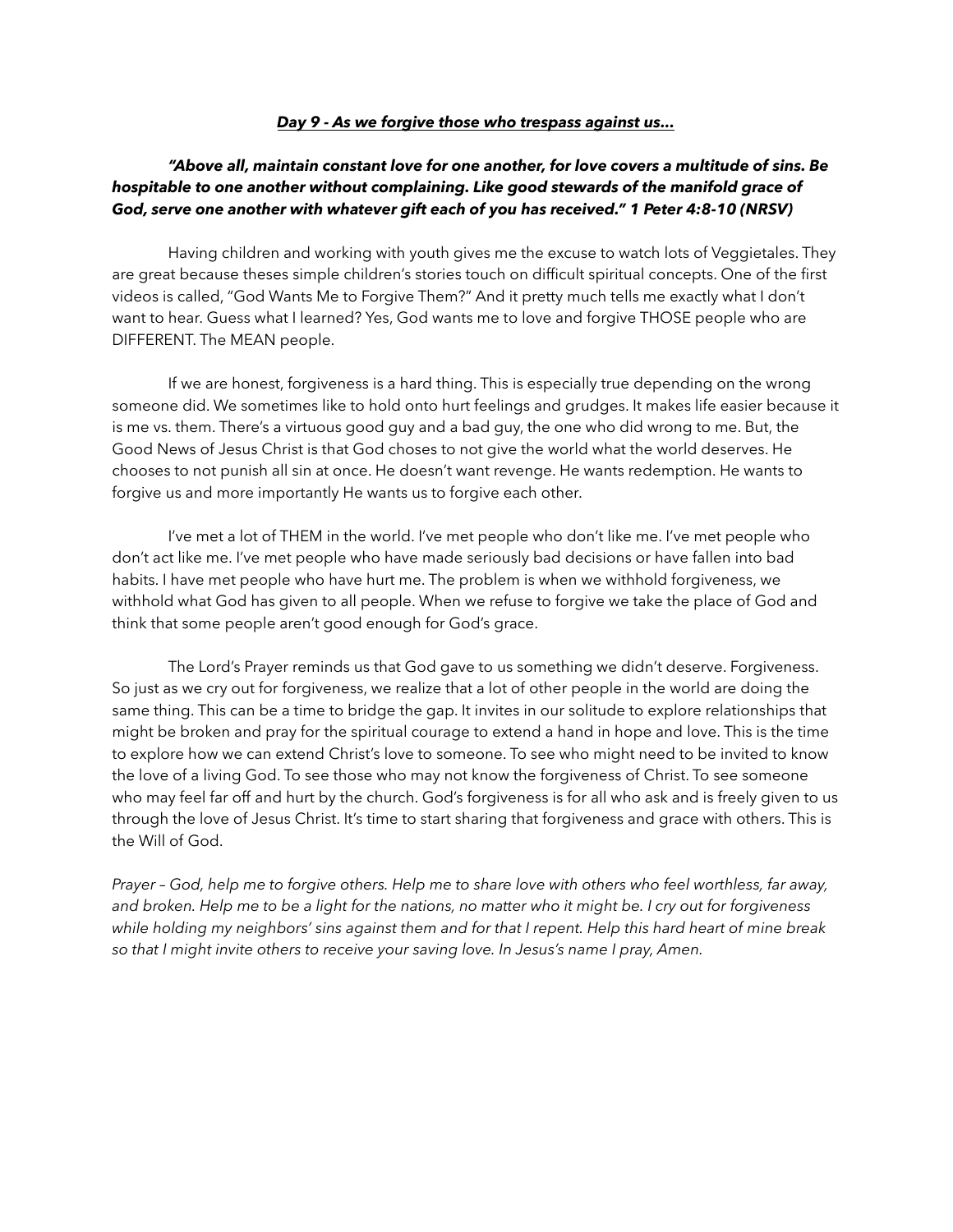#### *Day 10 - And lead us not into temptation...*

## *"No testing has overtaken you that is not common to everyone. God is faithful, and he will not let you be tested beyond your strength, but with the testing he will also provide the way out so that you may be able to endure it." 1 Corinthians 10:13 (NRSV)*

 Temptation is a part of the human condition. When someone cuts you off in traffic, what is your first response? "Oh, golly gee thank you for surprising me with your inconsiderate driving." Or something less kind. What about when you were young? A lamp got broken and suddenly someone named I DON'T KNOW lives in your house.

 Temptation is unfortunately a part of our lives and for each of us temptation looks much different. For some temptation looks like lying or cheating. For others temptation is sexual in nature. For some others temptation is to respond inappropriately in anger or frustration. Others still struggle with a desire for something that brings only temporary pleasure. The important thing to remember is that temptation is serious but it isn't a spiritual death sentence. Temptation does not mean we are destined to sin.

 Although temptations come in a variety of ways and tempt us to do a variety of things, these are things that help us to lean into God for strength. Temptation likes to dress itself up as the "good" choice. It likes to say it's the "right" choice to fulfill your desires. Sometimes it likes to say it's the "only" choice. However, Jesus teaches us that this does not have to be the case.

 Jesus' prayer is that we would seek God's assistance to help us in our time of tempting. St. Paul has another response to temptation when he says, *"Every proud obstacle raised up against the knowledge of God, and we take every thought captive to obey Christ. We are ready to punish every disobedience when your obedience is complete." 2 Corinthians 10:5-6 (NRSV)* 

 Temptation might come against us but we have to rely upon God for a way out. Whether that be to flee the situation completely, such as a recovering alcoholic leaving a party for fear of falling off the wagon. Perhaps taking the time to spiritually wrestle with the temptation and internal struggle in order to overcome. Whatever the situation, we need to upon Jesus. For if we rely upon ourselves we might be too weak to stand, but if we turn to faith, Jesus who promised the Holy Spirit will stand with us to endure and escape these temptations.

*Prayer - Lord God, I struggle with sin and temptation each and every day. Help me to stand in faith and strengthen my faith so that I might know that the Holy Spirit lives in me and you stand beside me. Help me to look to you in my weaknesses so I might overcome all temptations and internal struggle. Help me feel your presence more deeply as I grow in faith. I ask this in Jesus name. Amen.*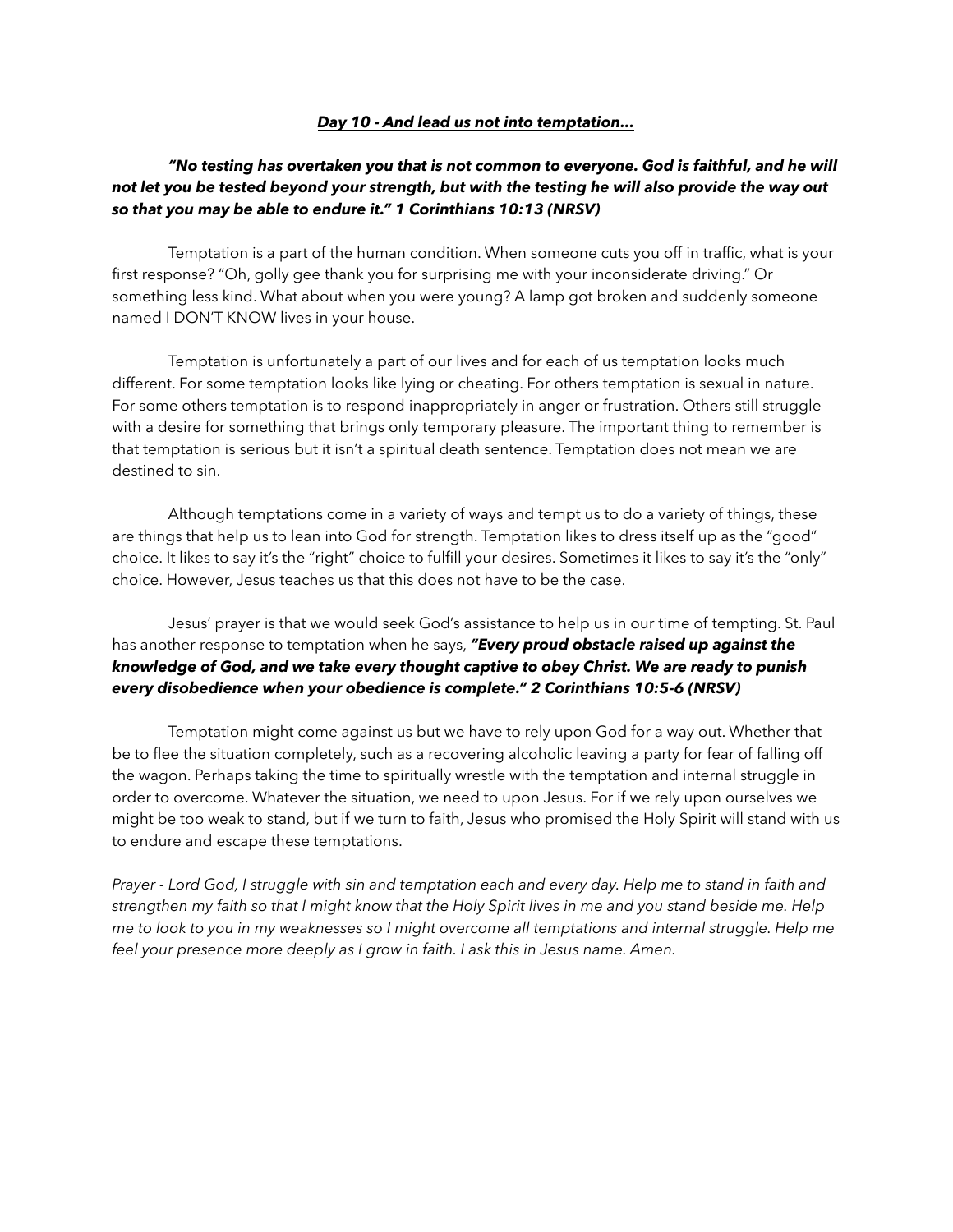### *Day 11 - But deliver us from evil...*

*"Since, then, we have a great high priest who has passed through the heavens, Jesus, the Son of God, let us hold fast to our confession. For we do not have a high priest who is unable to sympathize with our weaknesses, but we have one who in every respect has been tested as we are, yet without sin. Let us therefore approach the throne of grace with boldness, so that we may receive mercy and find grace to help in time of need." Hebrews 4:14-16 (NRSV)* 

 As with temptation, we have struggles and difficulties in our lives. The current events are a sign of this. We are facing uncertain and difficult times. Some will have a more difficult time than others. Some will lose loved ones. Some will lose their jobs. Some will struggle to make ends meet. All of us will struggle with the realities of what is happening and what is to come from this.

 During these times we ask why. I have asked that question asked multiple times in my life and sometimes the best and most faithful answer is… "I don't know." The truth is I don't always know the why to why things happen. I can have philosophical arguments and attempt to logically explain why evil exists and why bad things happen but these answers rarely make me feel good.

 I might not know the "why" but I can tell you what the answer to the question, "Now what do I do?" The answer is go to Christ and pray. Pray for strength. Pray for the hurt. Pray for things to change. Pray for whatever is on your heart, but don't forget to pray. We have one who suffered from all sorts of animosity, threats, and ultimately violence and death from the hands of sinful people and he intercedes on our behalf.

 Our cry to be delivered from evil and trouble should always be tempered by faith. We of course do not want to suffer or struggle in life. We do not want people we love to suffer. But we can cry out to be released from the valley of the shadow of death while still knowing that we have a good shepherd who will walk with us should we have to walk through those times of trouble. Deliverance from evil is an opportunity to lean into the arms of a God who never leaves our side and will help us travel through times of trouble.

## *"Even though I walk through the darkest valley, I fear no evil; for you are with me; your rod and your staff - they comfort me." Psalm 23:4 (NRSV)*

*Prayer - Dear Father, We thank you for setting us at tasks which demand our best efforts, and for leading us to accomplishments which satisfy and delight us. We thank you also for those disappointments and failures that lead us to acknowledge our dependence on you alone. Above all, we thank you for your Son Jesus Christ; for the truth of his Word and the example of his life; for his steadfast obedience, by which he overcame temptation; for his dying, through which he overcame death; and for his rising to life again, in which we are raised to the life of your kingdom.* 

*Grant us the gift of your Spirit, that we may know him and make him known; and through him, at all times and in all places, may give thanks to you in all things. Amen. (From the Book of Common Prayer, Litany of Thanksgiving)*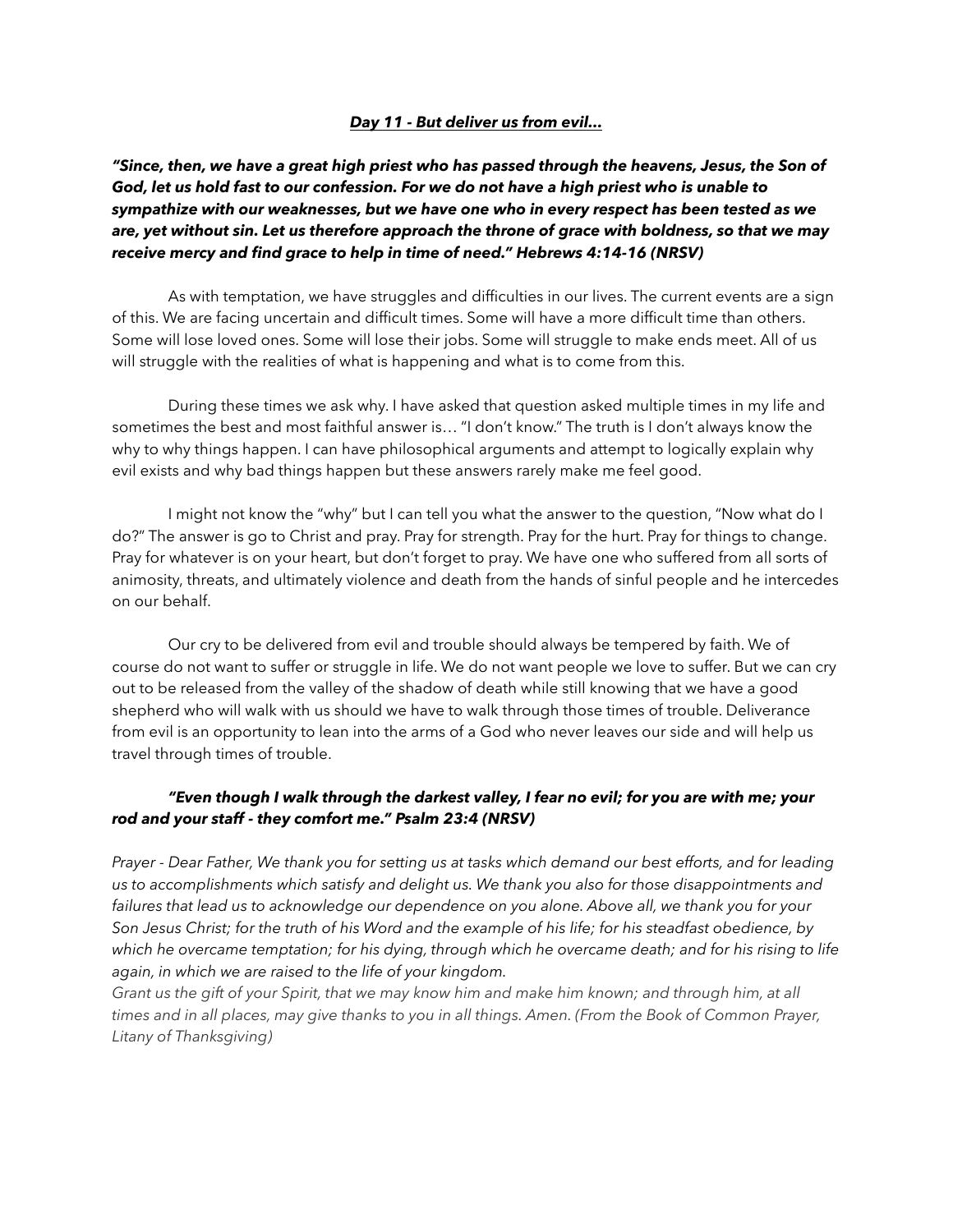#### *Day 12 - For Thine is the Kingdom, the Power, and the Glory...*

## *"The Lord says to my lord, 'Sit at my right hand until I make your enemies your footstool.'" Psalm 110:1 (NRSV)*

 This is the most quoted or alluded to Old Testament Scripture passage in the New Testament. The New Testament writers were clear that they believed that the death and resurrection of Jesus Christ is the decisive battle in the war against all that oppose him. This is a theme Paul writes about in his letters as well. He believes that the authority of Christ is the hope for the people of God. We were hopeless due to sin and our evil corruption but Christ continues to work in the world and is making inroads against sin and the forces of darkness and the Evil One one heart at a time.

# *"For as all die in Adam, so all will be made alive in Christ. But each in his own order: Christ the first fruits, then at his coming those who belong to Christ. Then comes the end, when he hands over the kingdom to God the Father, after he has destroyed every ruler and every authority and power. For he must reign until he has put all his enemies under his feet. The last enemy to be destroyed is death." 1 Corinthians 15:22-26 (NRSV)*

 The Lord's Prayer assures us that all things are under God's power. All powers of the world, all circumstances, and all illnesses and things which can cause us trouble are under his authority. Jesus is seated at God's right hand to bring all things under his control. But the war still rages on. We still struggle with the forces of the Evil One and all that opposes God but we trust that Christ is still king, no matter what the circumstances we face. Even in these uncertain times, it is important that we continue to praise Christ as king.

 However it is important that we also realize that, although Christ is King, we are his followers and have an active part to play in the Kingdom work. *" Beloved, I urge you as aliens and exiles to abstain from the desires of the flesh that wage war against the soul. Conduct yourselves honorably among the Gentiles, so that, though they malign you as evildoers, they may see your honorable deeds and glorify God when he comes to judge." 1 Peter 2:11-12 (NRSV)* 

Although Christ is in charge, he has given us responsibility to be his agents in the world. We are people of hope, faith, love, and joy. We seek to help our society and community, especially during this time so that Christ might be glorified and some might come to believe due to our faithful and joyful obedience to our King Jesus.

*Prayer - Lord God, help me to follow you in joyful obedience. Help me to trust you in times of difficulty so that I might be strengthened in faith. Help me to see your work of victory in the world and help me to be agents of the Kingdom in the world. I know I am facing uncertain times and I pray that you might be able to help other see joy and hope in the midst of trouble. I ask this in Jesus' Name.*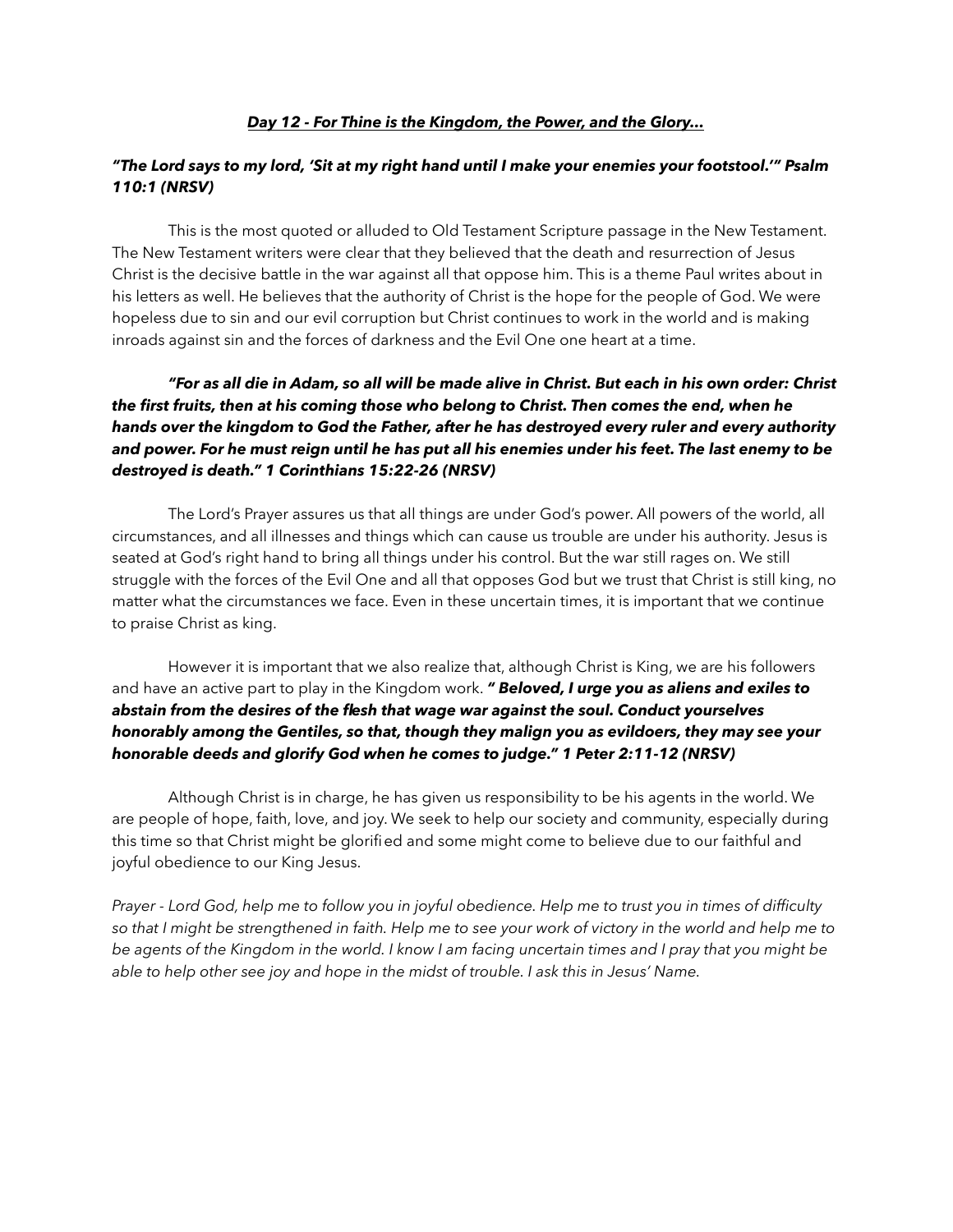#### *Day 13 - Now and forever…*

*"For a child has been born for us, a son given to us; authority rests upon his shoulders; and he is named Wonderful Counselor, Mighty God, Everlasting Father, Prince of Peace. His authority shall grow continually, and there shall be endless peace for the throne of David and his kingdom. He will establish and uphold it with justice and with righteousness from this time onward and forevermore. The zeal of the Lord of hosts will do this." Isaiah 9:6-7 (NRSV)* 

 Christians have a hope that lies beyond this current reality. Some call this paradise. Some call this heaven. Some call it the hereafter. Whatever the name we give it, we believe that this world is not all there is. However, we don't have to wait for heaven to start living like the people of God. We like to use the term "I'm only human." I understand the sentiment, as we have looked at the Lord's Prayer, we know that we struggle with temptations, sins, and forgiveness. The human condition is a struggle. We are not perfect in our current state. However, we have hope of God's power being able to work in us and through us for his Kingdom purposes.

# *"For all who are led by the Spirit of God are children of God. For you did not receive a spirit of slavery to fall back into fear, but you have received a spirit of adoption. When we cry, "Abba! Father!" it is that very Spirit bearing witness with our spirit that we are children of God, and if children, then heirs, heirs of God and joint heirs with Christ—if, in fact, we suffer with him so that we may also be glorified with him." Romans 8:14-17 (NRSV)*

 When we pray the Lord's Prayer, we are asking God to work in us here and now. We are asking him to show his power in our lives. We can use the excuse that we are only human. However in our Wesleyan Scriptural understanding of grace and salvation, we believe we are more than just sinners saved by grace. We are children of the Most High God being taught the Father's Love. We are brothers and sisters of our Lord Jesus Christ learning grace from our older Lord and brother. We are people being transformed by the grace of the LORD. We believe the Holy Spirit can show his glory in us now as we wait for the glory of heaven or the hereafter or paradise or whatever you want to call it. God is working now and will complete his work on that glorious day.

# *"And I saw the holy city, the new Jerusalem, coming down out of heaven from God, prepared as a bride adorned for her husband. And I heard a loud voice from the throne saying, 'See, the home of God is among mortals. He will dwell with them; they will be his peoples, and God himself will be with them; he will wipe every tear from their eyes. Death will be no more; mourning and crying and pain will be no more, for the first things have passed away.'" Revelation 21:2-4 (NRSV)*

*Prayer - Even today as I wait and am confounded with the reality of our fallen world, I pray that you would work in me. I pray you would forgive me and help me to grow into the child you would want me to be. Give me the eyes to see your work, the heart to have the courage to do your work, and the strength to do what I need to do. Help me to grow in faith as I ask this in Jesus' Name. Amen.*